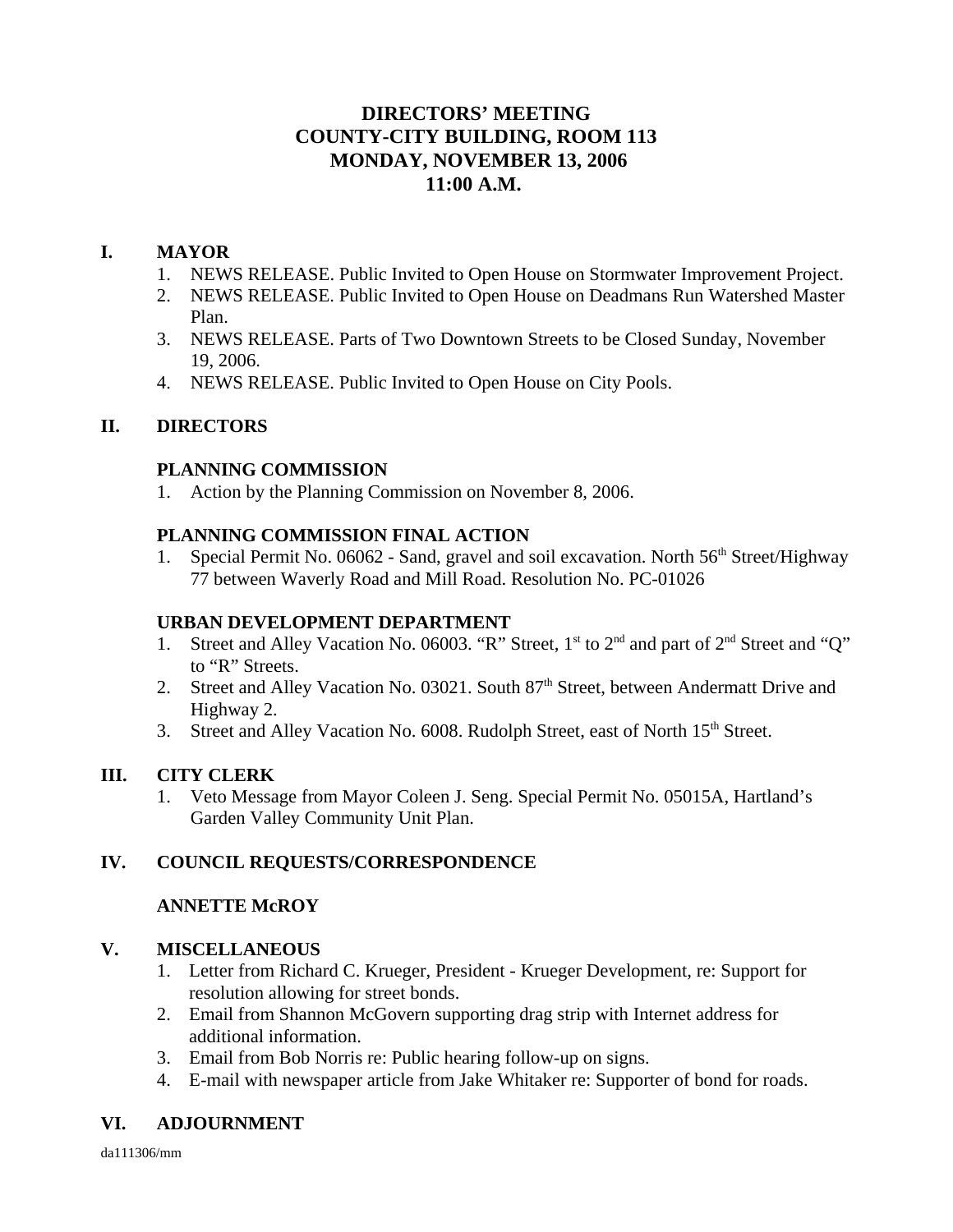### **DIRECTORS' MEETING MINUTES MONDAY, NOVEMBER 13, 2006 COUNTY/CITY BUILDING CONFERENCE ROOM 113**

**Council Members Present:** Patte Newman, Chair**;** Dan Marvin, Vice-Chair; Ken Svoboda, Annette McRoy, Jonathan Cook, Robin Eschliman

#### **Council Member Absent:** Jon Camp

**Others Present:** Mayor Coleen Seng, Mark Bowen, Ann Harrell, Lin Quenzer, Darl Naumann, Rick Hoppe, Mayor's Office; City Clerk Joan Ross; Dana Roper, City Attorney; Directors and Department Heads; Tammy Grammer, City Council Staff; Deena Winter, Lincoln Journal Star Representative; John Becker, Talent Plus; and Coby Mach, LIBA

Location Announcement of the Nebraska Open Meetings Act: A Copy of the Nebraska Open Meetings Act is Located on the Wall at the Rear of this Room

### **I. MAYOR**

Mayor Coleen Seng stated we had some events this weekend, the NAACP dinner was Saturday evening which some of you attended. It was a really good event and thankyou to those who attended.

The Veterans Day Ceremony was Saturday morning, I know Ken (Svoboda) attended and marched. It was a really good event.

Yesterday afternoon BryanLGH West opened up officially. I was really pleased that I was still in office because I have often said that was the very hardest vote I made in 16 years when we had the sale of our City hospital. We all suffered a great deal that were serving on City Council at the time but we now know it was a good decision that we made. I wanted to just tell you about it because that was very difficult for the Council members at that period of time.

Mayor Seng called on Directors. Darl Naumann (Economic Development Coordinator) stated Item 3 is before Council today for public hearing, one of the things that will happen today is that we give preliminary estimates of the assessment cost. I think all the owners have received preliminary assessment cost. There could be some questions about the assessment on each of the properties that's something we can work out in the 15 or so days. After you pass this ordinance what we have to do is at the conclusion, we've got like 15 days for 51% to come before Council with petitions to actually make this work. So, we will have 15 days or so after you pass this in order for us to come before you and create the district. Ms. Newman commented there is something in our addendum that Doane College is not supportive now. Mr. Naumann responded that I don't know the question I think and you'll have to ask Tom Huston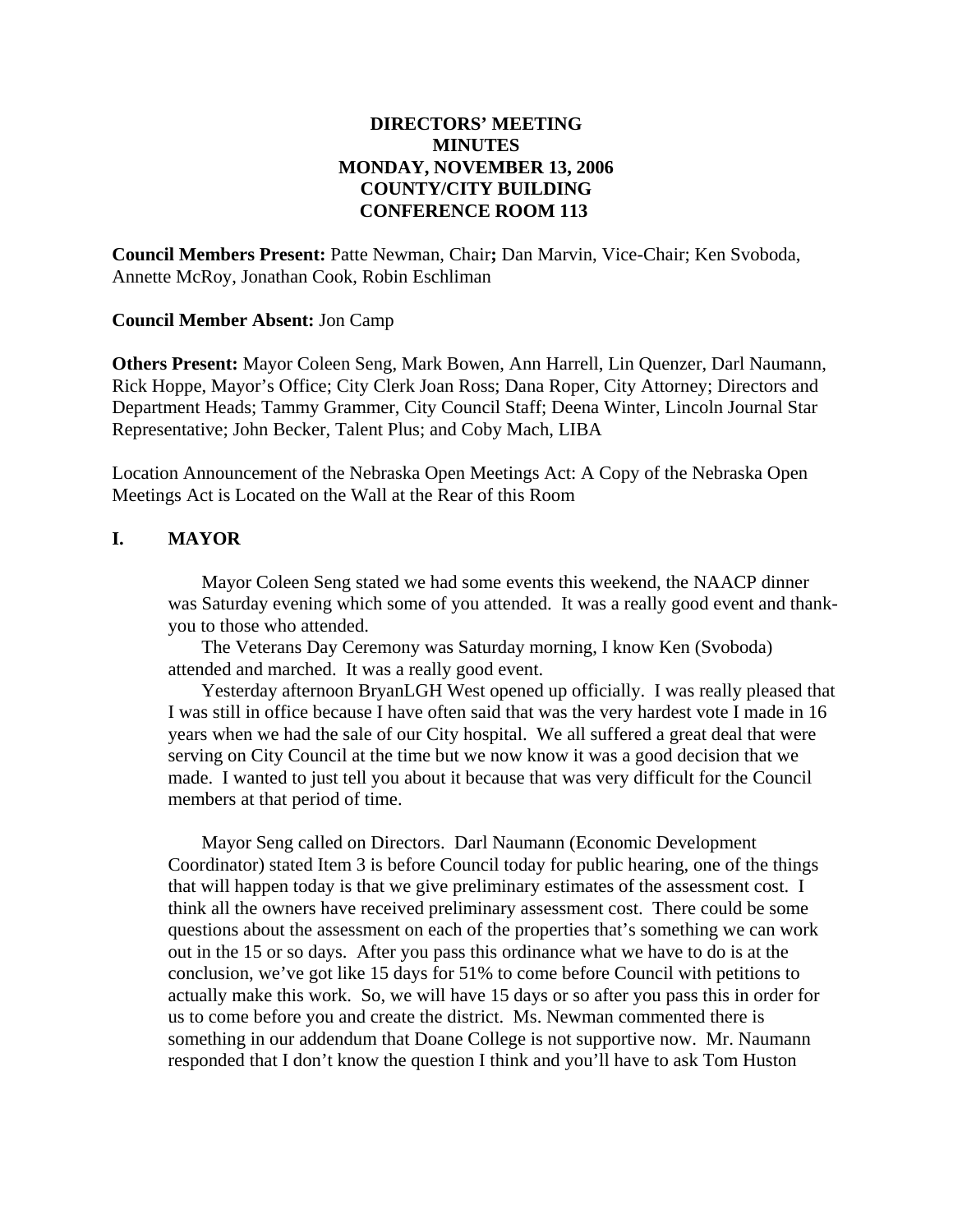when he comes before you they are not against the road I think they are against the assessment value. I think they really want the road to go through its just at what cost for it. Ms. Newman asked Mr. Naumann are you going to have a resolution by 1:30 p.m. this afternoon? Mr. Naumann replied probably not by 1:30 p.m. by the vote. Mr. Naumann commented also remember I think most of the people that got their estimates did not realize a lot of the cost of the road is also right-of-way and we also have to purchase the right-of-way from them. Ms. Newman questioned it will be deducted from them. Mr. Naumann stated correct. *[#3, 06-195, Creating Special Assessment District No. 1 for the acquisition of right-of-way, grading, paving, re-paving, sidewalks, ornamental street lighting, and street trees in N. 50th Street bounded by O Street on the south to approximately 800 feet north to the existing roadway and assessing the cost thereof against the benefitted properties.]* 

June Pederson (Aging Director) stated I wanted you to know that it is with some regret that I tell you we are not going to do Pete Penguin's event at the Embassy this year the morning of the parade. The Embassy has decided they're going to put their efforts in another area so our primary support has gone away and it's not in our budget to cover the cost of it so we're not going to do it this particular year. People will be invited to the Senior Center there will be coffee, donuts and some books for the kids so we will still be doing some things but we are not going to be doing the Pete Penguin's picnic.

Ms. Eschliman stated did you ask the Holiday or the Cornhusker for support or is it too late. Ms. Pederson responded I think it's too late to do it at this point (in time) but we certainly could approach them for next year. Those are the things that you plan six/seven months in advance but we will see what we can do for the next fiscal year. Diane Gonzolas (Citizen Information Center Director) commented just an FYI the Cornhusker already hosts an executive clown breakfast that morning as well all the ceremonies afterwards, so they're pretty booked with the parade activities that day as well.

A sad piece of news in today's obituaries is an obituary for a young man named Paul Gulbranson, his mother, Karen, works at our Handyman Office. He was 18 years old, he died in an automobile accident this weekend, his brother passed away several years ago, so his mother has lost two children and her husband is battling cancer. Many of us will be going to the service on Thursday.

Police Chief Casady stated last Thursday we had our graduation for our 30<sup>th</sup> Citizen Academy class. We've been doing this for 14 years now, two classes every year nine weeks in length. We generally have a group of about 30 people in the Citizen Police Academy so we've had about 750 that graduated including several City Council members, Mayors, lots of people from the news media and community leaders attending. This event has been a really good thing for us.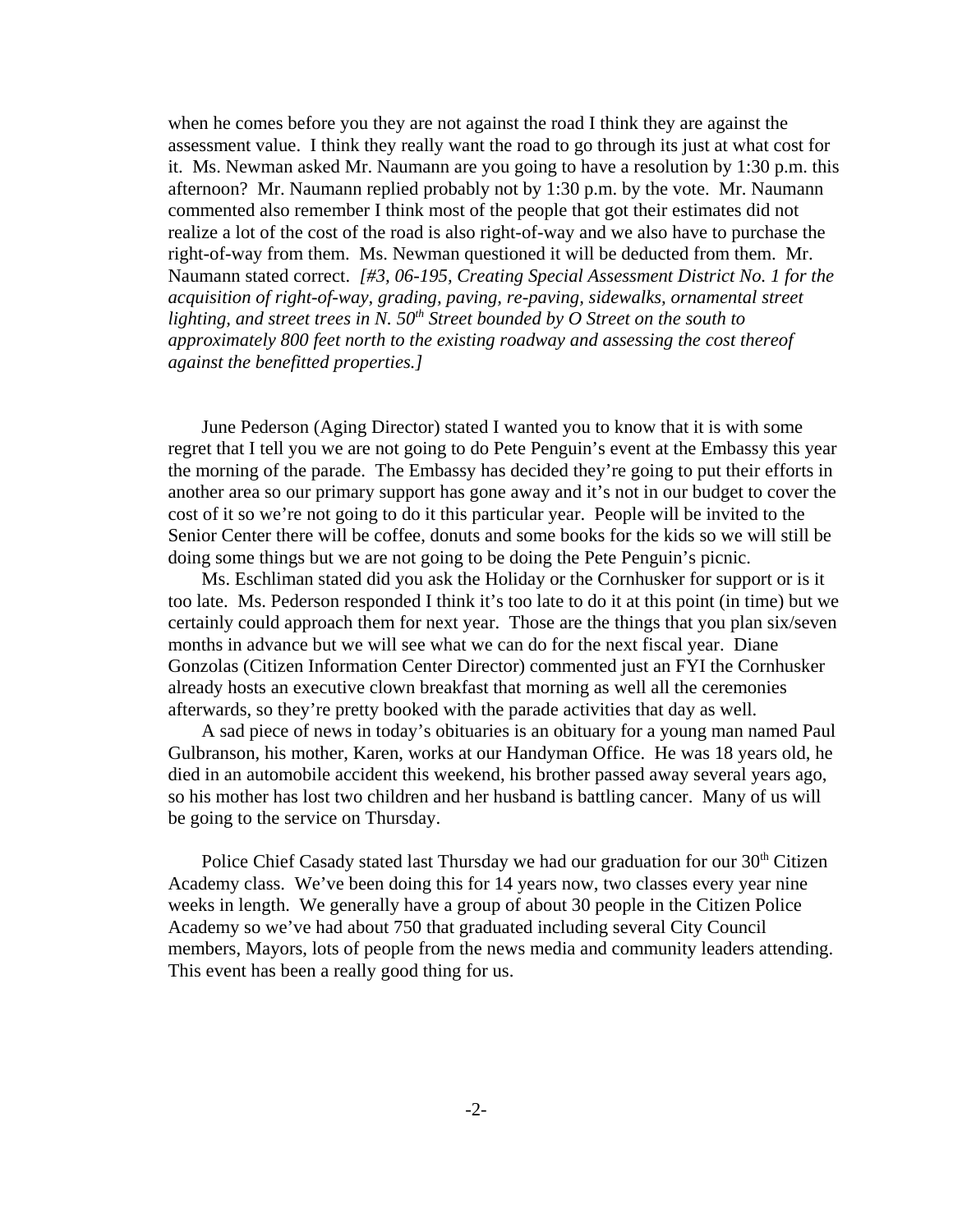Chief Casady reported home invasion robberies have kind of caught the attention of citizens these past few days, I think that's primarily because in a short period of time last week we had three home invasion robberies. We are going to have a couple dozen of those every year, almost always when you read about one of those in the newspaper it's related to drugs. The common case is where someone has come over and bought drugs from a drug dealer and then after leaving has decided to go back with a ski mask and gun to get their money back and all their drugs that's fairly common scenario in these cases. Unfortunately, although we see those rather regularly it just doesn't translate real well on print so the article that you intend to read in the newspaper makes it appear as if a nice couple sitting at home watching television were the victims of a home invasion robbery. Despite what might take place at the briefing with the news media on that just doesn't come across that way. Last week, however, one of these home invasion robberies was the worst case scenario of an older couple really were minding their own business a sleep, no ties to the criminal under world and a couple of mask men broke into their house and committed robbery. These cases are very rare in the city, in fact, we could not think of the last time we have had one of these where it appears that there is no relationship between the victims and some kind of a criminal role. So, I just wanted you to know that we do have lots of leads on that case that we're pursuing.

We had another case yesterday at a church where an intruder attempted to snatch in this case a 11 year old girl at St. Mark's United Methodist church at  $84<sup>th</sup>$  & Pioneers. This is the second one of these that we've had this fall, the other one was a 9 year old at Calvary Community church at 4400 N.  $1<sup>st</sup>$  Street that happened on October  $1<sup>st</sup>$ . Both cases the emo and the description of the assailant were quite similar, we're not positive it was the same person but we're worried about it. We don't know whether these two cases are related or not but we are concerned about it, so I'm alerting the general public to be watchful at church between services and other activities that are going on in church where there might be a lot of people moving around. The kids did exactly what kids are trained and taught to do these days in both cases, they did not go with the person, they ran away and told another adult immediately which is exactly what kids should do.

Nicole Fleck-Tooze (Public Works & Utilities) stated Item 49 on their Agenda today relates to the State grant funds going back to LB1226 and DEQ is giving us a really narrow window to turn around this cooperative agreement. This item is on  $1<sup>st</sup>$  Reading today with public hearing and action next week. Currently attached to the Resolution is the agreement which is a temporary agreement they use with all their sponsors and our grant application is attached which outlines the programs. The middle of this week we are supposed to get the usual cooperative agreement signed by DEQ and then we will get that to Council. But, we need to have it approved on November  $20<sup>th</sup>$  so we can get it back to them by the deadline which is December  $1<sup>st</sup>$  and you don't meet on November  $27<sup>th</sup>$ . So take a look at it, if you have questions please let me know. *[#49, 06R-222, Approving a Cooperative Agreement between the Nebraska Department of Environmental Quality (NDEQ) and the City of Lincoln regarding State of Nebraska grant funding from the Stormwater Management Plan Program.]*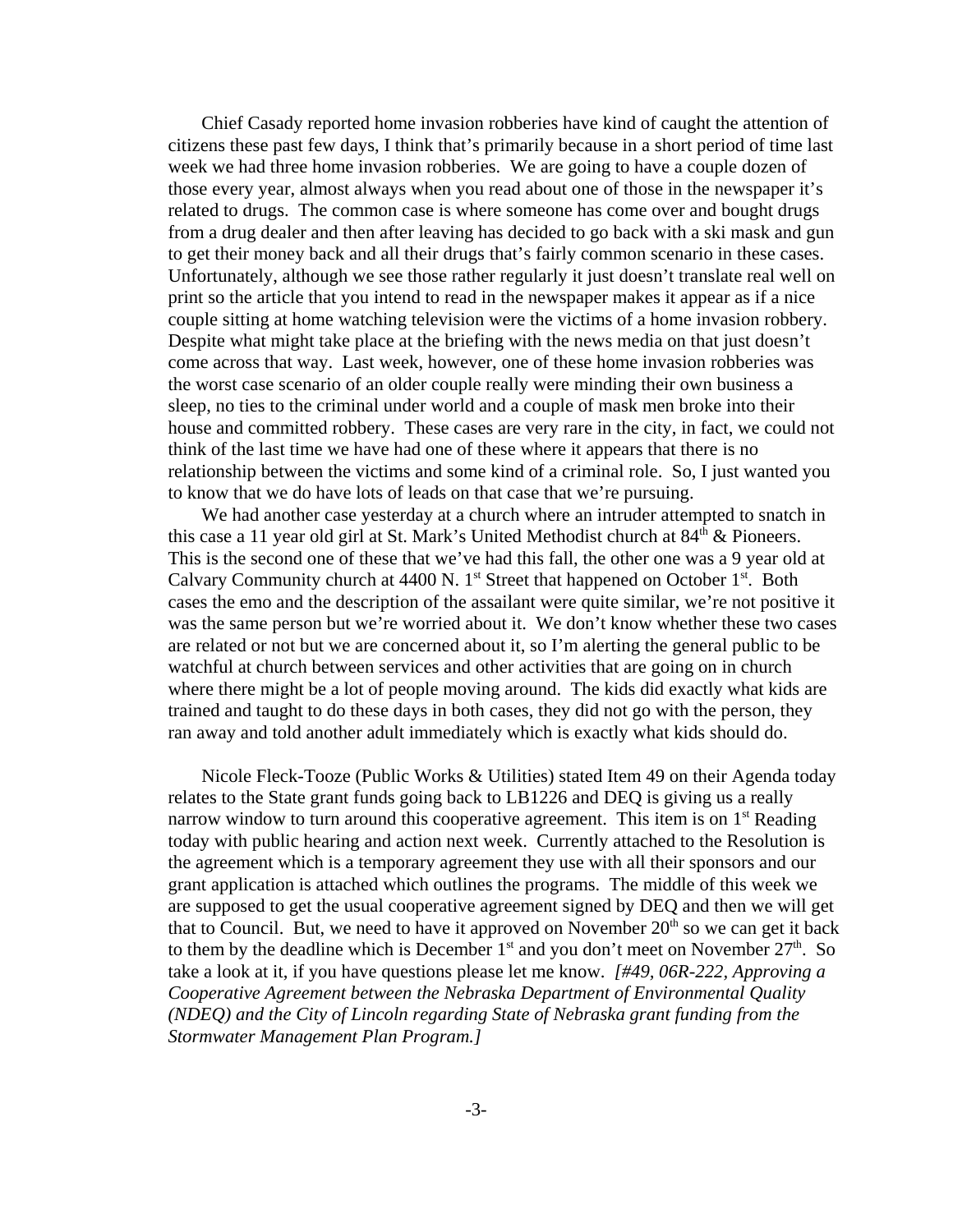Lynn Johnson (Parks & Recreation Director) stated I think as you know the City has a contract with Chris Beutler the Fund Development Coordinator and the contract was renewed in July. It has a 60 day termination provision and on November  $1<sup>st</sup>$  Chris (Beutler) provided notice to the Mayor that he was going to be terminating that contract and will be effective on January 2, 2007. Right now he is finishing up a fund-raising campaign for the Rose Garden Renovation Project.

Dana Roper (City Attorney) stated on their Agenda today you have ordinances on 1<sup>st</sup> Reading dealing with possession of marijuana which comes from our attempt to equalize the work between the City and the County attorneys. The State has enhanced the penalties for leaving the scene and DWI's, so the work load between the City Attorney's and County Attorney's Offices have shifted, they're getting more of the stuff that we had been doing in the past. So, we agreed, we're creating what is called an infraction and we are taking low grade marijuana type of offenses. The language you have mirrors the State statute the only change that has been made is we have a different definition of paraphernalia. I think it's going to have the beneficial effect of reducing some of our Police overtime that they don't have to go to the City Attorney's Office to testify for a DWI offense and then go to the County Attorney's Office to testify for a marijuana possession offense.

Marvin Krout (Planning Director) stated regarding the Hartland's Garden Valley which is the Community Unit Plan that you approved the Mayor signed a veto message. There was an option last week to reconsider the vote but because that did not happen there are really only two choices, I think to approve the Community Unit Plan which we do want you to approve it. One is to override the Mayor's veto today, there is on record at the meeting that says your intention was that the Community Unit Plan should be approved. Then after talking with Dana (Roper) I believe I have the authority to administratively approve the amendment to the Community Unit Plan which I would do. It use to be that we could appeal just the waiver of the block length but we had a change in the rules so that it requires Council to hear the whole case all over again because of that you were not just dealing with the waiver technically of the block length issue last time. So, there's no way apparently, Dana (Roper) doesn't think that you can make a motion to approve the Community Unit Plan without the block length waiver. Mr. Marvin commented two questions, one is that the normal procedure or you can do it in this particular case. Mr. Krout responded we do approve amendments but the intent is not to send this all the way back down to the Planning Commission. Mr. Marvin stated second question when people mentioned last week Council could make a motion to reconsider were they aware of this kind of issue at that time or was it discovered after because it might of been helpful at that time if you were aware of it to be able to give further explanation as to why a motion to reconsider would of been good. Mr. Krout replied at the time I had forgotten that the Council had changed the rules and you were not just considering an appeal so that escaped us, if we had thought about it at the time we would have told you. *[#16, Mayor's Veto Message on Resolution No. A-84096- Appeal of Hartland Homes, Inc. from the conditions of the Planning Commission*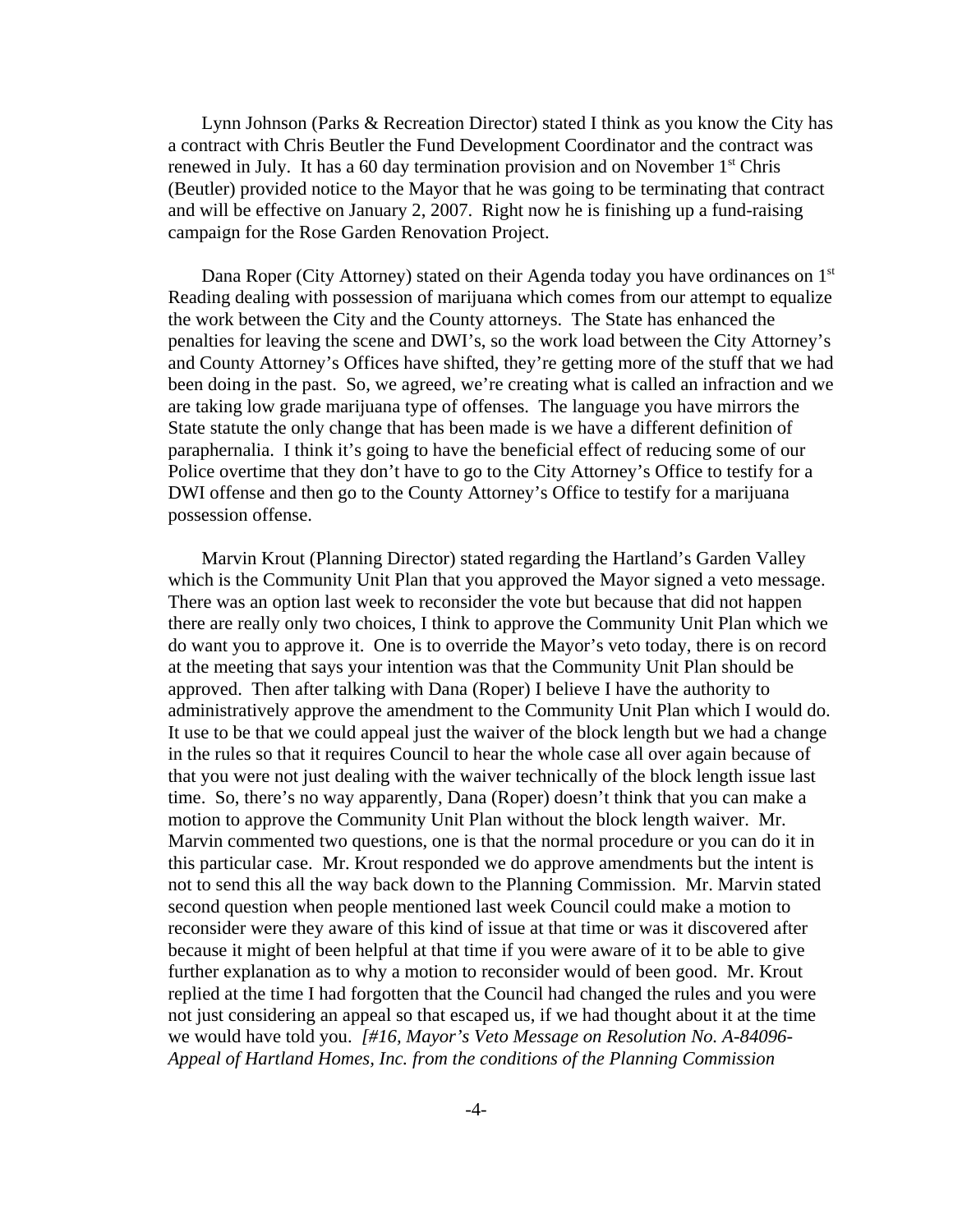*approval of Special Permit 5015A, for the development of Hartland's Garden Valley Community Unit Plan on property generally located northwest of N. 14<sup>th</sup> Street and Pennsylvania Avenue.]* 

Mayor Seng commented if you read the front page of the newspaper this morning about the pools meeting tonight at Auld Recreation Center. The Parks & Recreation Department has been trying to get a little feel from the community. Lynn Johnson (Parks & Recreation Director) commented you might be asking why we're doing this in November part of the issue is Kuklin pool. We have to make some decisions about what's going to be happening with Kuklin pool and as soon as we started thinking about Kuklin we realized the question was a whole lot bigger than Kuklin pool. So that's why the Parks & Recreation Advisory Board had started working on this and we thought it would be a good idea to bring it to the community. The Pools Meeting Open House is tonight from 5:00 p.m. to 8:00 p.m., we also have an on-line site where people can fill out the questionnaire as well. We are asking about the future of Kuklin pool, Arnold Heights pool, and Meadow Heights pool, we're asking about Star City Shores and Wood's pool whether we should be thinking about making some additions to those pools and where might we do additional pools in the future and then the big question is how do we pay for it and we're asking people about bond issues and sales tax, etc.

- 1. NEWS RELEASE RE: Public Invited to Open House on Stormwater Improvement Project. - NO COMMENTS
- 2. NEWS RELEASE RE: Public Invited to Open House on Deadmans Run Watershed Master Plan. - NO COMMENTS
- 3. NEWS RELEASE RE: Parts of Two Downtown Streets to be Closed 11/19/06. NO COMMENTS
- 4. NEWS RELEASE RE: Public Invited to Open House on City Pools. Lynn Johnson discussed this issue under "I. Mayor". (See that discussion)

### **II. DIRECTORS**

#### **PLANNING COMMISSION**

1. Action by the Planning Commission on 11/08/06. - NO COMMENTS

#### **PLANNING COMMISSION FINAL ACTION ....**

1. Special Permit  $\#06062$  - Sand, gravel and soil excavation. North  $56<sup>th</sup>$  Street/Highway 77 between Waverly Road & Mill Road. Resolution No. PC-01026. - NO **COMMENTS**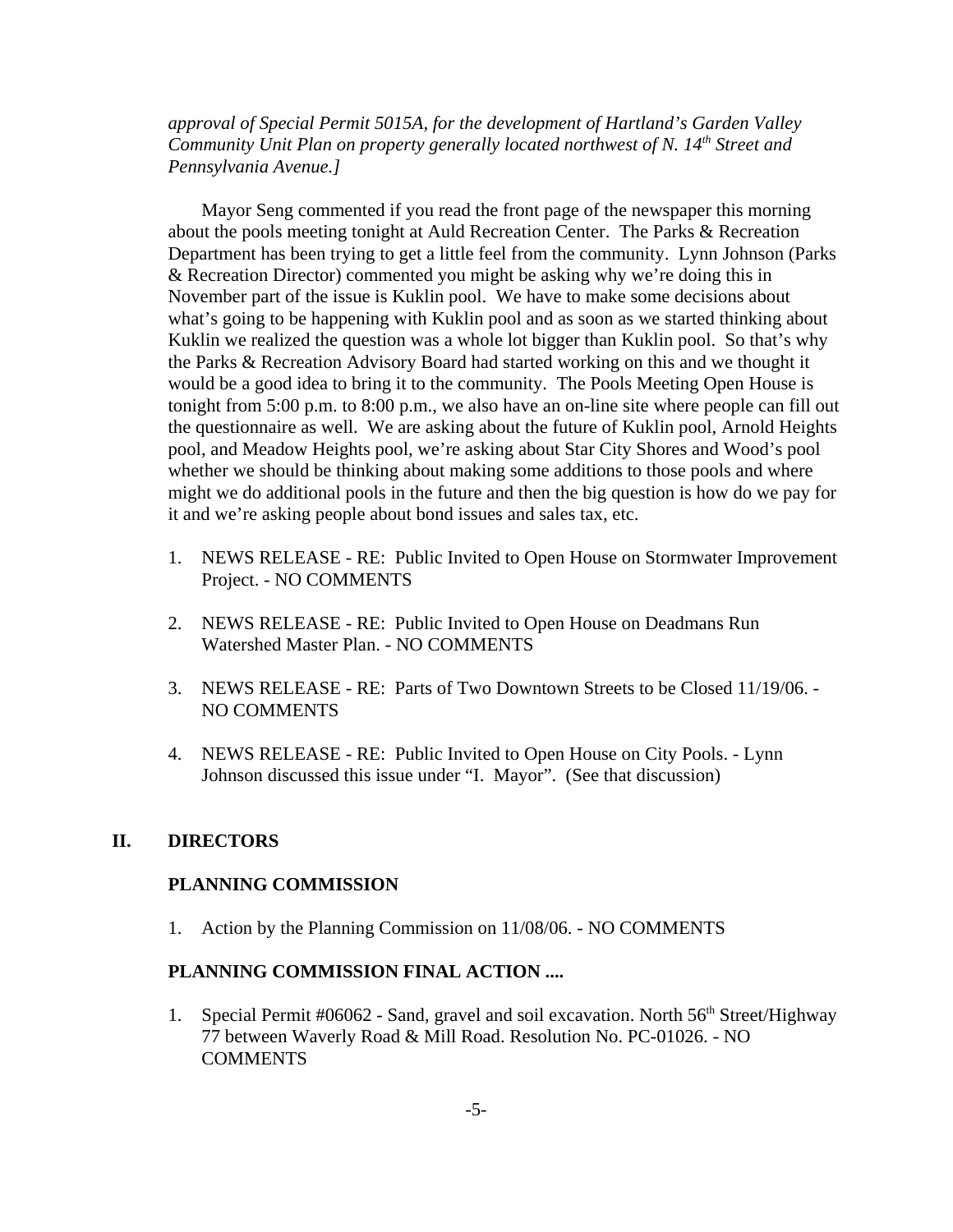#### **URBAN DEVELOPMENT**

- 1. Street & Alley Vacation #06003 "R" Street, 1<sup>st</sup> to 2<sup>nd</sup> and part of 2<sup>nd</sup> Street and "O" to "R" Streets. - NO COMMENTS
- 2. Street & Alley Vacation #03021 South  $87<sup>th</sup>$  Street, between Andermatt Drive & Highway 2. - NO COMMENTS
- 3. Street & Alley Vacation #6008 Rudolph Street, east of North 15<sup>th</sup> Street. NO COMMENTS

### **III. CITY CLERK -**

City Clerk Joan Ross stated on their Agenda today, Items  $1 \& 2$  will be called together. *[#1, Application of B&R Stores, Inc. dba Super Saver #17 for a Class C liquor license at 2525 Pine Lake Road.; and #2, Manager application of Nick Kelso for B&R Stores, Inc. dba Super Saver #17 at 2525 Pine Lake Road.]*

For Item 29 you have a Motion-To-Amend. *[#29, 06-189, Authorizing and providing for the issuance of not to exceed \$27,000,000 aggregate principal amount of general obligation highway allocation bonds of the City of Lincoln, Nebraska.]* 

1. Veto Message from Mayor Coleen J. Seng - RE: Special Permit #05015A, Hartland's Garden Valley Community Unit Plan. - Marvin Krout discussed this issue earlier under "I. Mayor." (See that discussion)

### **IV. COUNCIL REQUESTS/CORRESPONDENCE -**

### **JON CAMP - ABSENT**

**JONATHAN COOK -** Mr. Cook stated he would like to speak with Marvin Krout (Planning Director) after the Directors' Meeting today.

**ROBIN ESCHLIMAN -** Ms. Eschliman stated she would like to speak with Marc Wullschleger (Urban Development Director) after the Directors' Meeting today.

**DAN MARVIN - Mr. Marvin stated he would like to speak with Nicole Fleck-Tooze (Public** Works & Utilities Department) after the Directors' Meeting today.

### **ANNETTE McROY - NO COMMENTS**

### **KEN SVOBODA - NO COMMENTS**